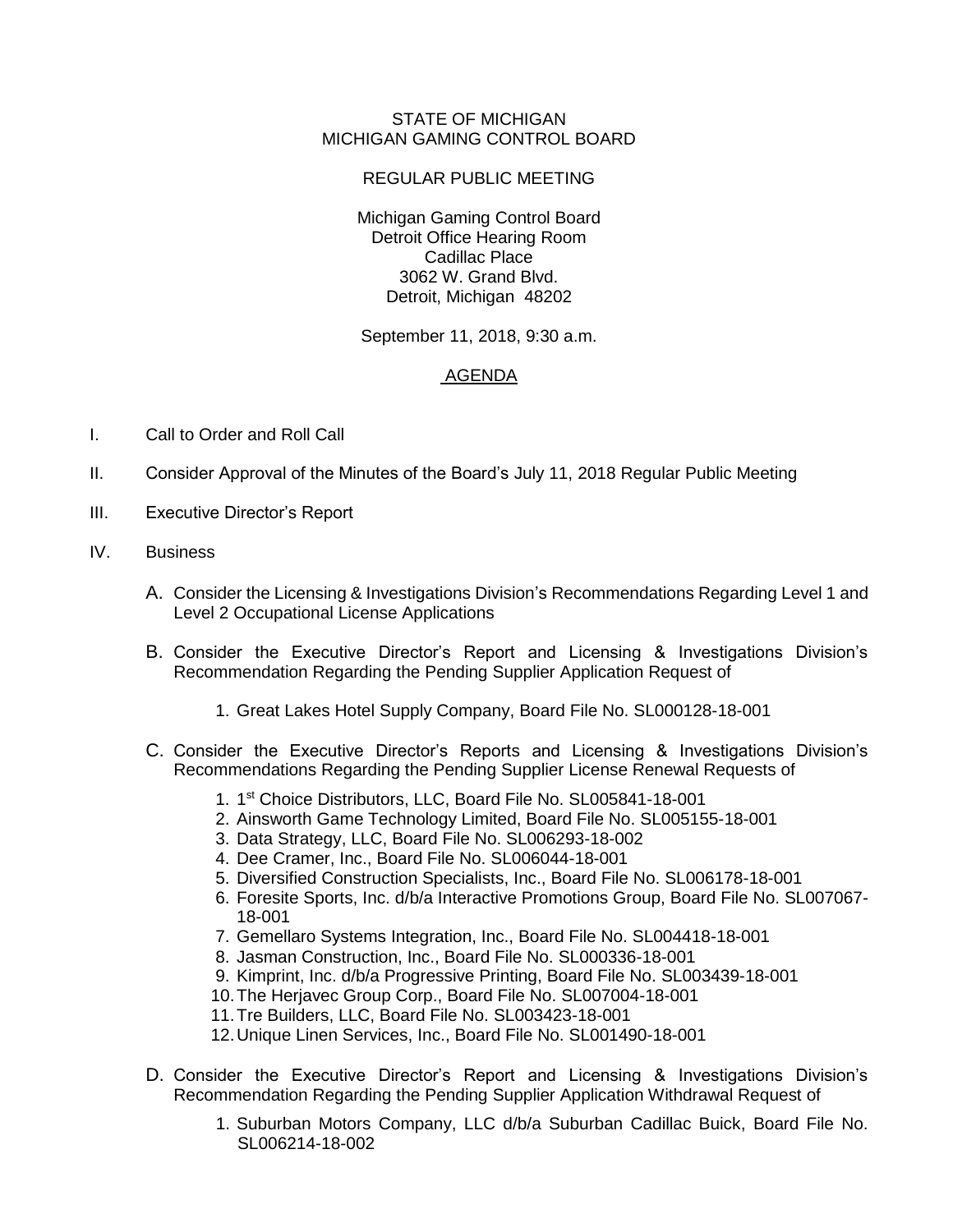- E. Consider the Licensing & Investigations Division's Recommendation Regarding the Acknowledgment of Violation of Supplier Licensee
	- 1. Data Financial Incorporated, Board File No. SDA-2018-5
- F. Consider the Licensing & Investigations Division's Recommendation Regarding the Acknowledgment of Violation of Supplier Licensee
	- 1. Interblock Luxury Gaming Products, D.d. d/b/a Interblock D.d., Board File No. SDA-2018-4
- G. Consider the Executive Director's Report and Licensing & Investigations Division's Recommendation Regarding the Suitability of New Key Persons of Supplier Licensee American Gaming & Electronics, Inc.
	- 1. Francis Xavier McCarthy and John Robert Rauen, Board File No. SL001568-18-002
- H. Consider the Executive Director's Report and Licensing & Investigations Division's Recommendation Regarding the Suitability of New Key Person of Supplier Licensee Bally Gaming Inc. d/b/a Bally Technologies
	- 1. The ROP Revocable Trust, Board File No. SL000003-18-003
- I. Consider the Executive Director's Report and Licensing & Investigations Division's Recommendation Regarding the Suitability of New Key Persons of Supplier Licensee Data Financial, Incorporated
	- 1. Marc Andrew Masi and Steven Gerard Schroeder, Board File No. SL005853-18-003
- J. Consider the Executive Director's Report and Licensing & Investigations Division's Recommendation Regarding the Pending Transfer of Interest for
	- 1. Bally Gaming Inc. d/b/a Bally Technologies, Board File No. SL000003-18-001
	- 2. Data Financial Incorporated, Board File No. SL005853-18-002
	- 3. Interblock Luxury Gaming Products, D.d. d/b/a Interblock D.d., Board File No. SL005524-18-002
	- 4. TIE Leasing Company, Board File No. SL004400-18-002
- K. Consider the Executive Director Report and Licensing & Investigations Division's Recommendation Regarding the Pending Casino License Renewal of MGM Grand Detroit, LLC with New Key Person Janet Gilbreath Swartz, Board File No. MGM-18-001
- L. Consider the Executive Director Report and Licensing & Investigations Division's Recommendation Regarding the Pending Casino License Renewal of Detroit Entertainment, LLC, d/b/a MotorCity Casino, Board File No. MCC-18-001
- M. Consider the Executive Director Report and Licensing & Investigations Division's Recommendation Regarding the Pending Casino License Renewal of Greektown Casino, LLC, Board File No. GTC-18-002
- N. Consider the Casino Audit & Enforcement Division's Recommendation Regarding the Acknowledgment of Violation of Occupational Licensee
	- 1. Richard Loeffler, Board File No. ODA-2018-17